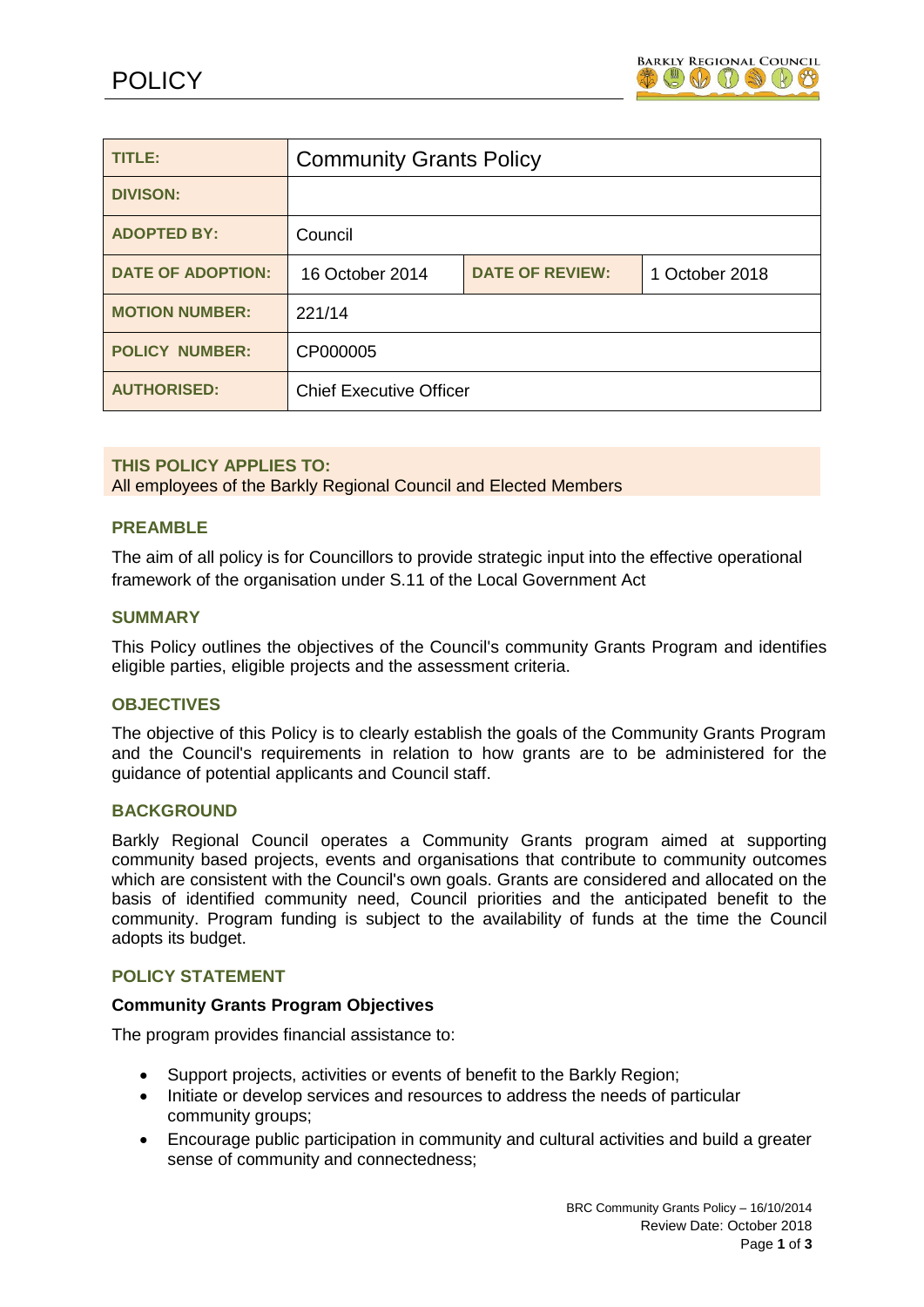

 Enrich the diversity of recreational, cultural, social and environmental opportunity to the residents of the Barkly Region.

# **Application Process**

Applicants must submit a formal application form describing the project and how the grant is to be used. The application should describe the need to be addressed, the proposed outcome, details of any third parties involved with the project/activity, a budget for the project/activity, a copy of the last audited financial report (if any) of the organisation, and a statement of outlining the intended benefit to the Barkly Region community and how the Barkly Regional Council will be acknowledged.

The Grants applications should be submitted on the prescribed application form and lodged via email where possible.

### **Eligibility**

### **Applicants**

To be eligible an applicant must be an incorporated not for profit organisation or, in the case of an unincorporated community group, have an auspicing body that is incorporated.

Applicants need to have registered office and operational representation based within the Barkly Region.

#### **Projects**

- Proposed projects or events must generally occur within the financial year in which funds are made available
- Activity must occur within the Barkly Region;
- Applications must be received by the published closing date;
- Applications must be submitted on the prescribed form and, where possible lodged via email.

The following projects/activities are not eligible for funding:

- Support for individual pursuits;
- Applications for recurrent funds or projects requiring recurrent funding;
- Assistance with ongoing/core functions of an organisation;
- Events and activities held outside of the Barkly Region;
- Commercial or competitive events:
- Capital funds or improvements on private property;
- School based projects that do not involve the wider community;
- Applications where an applicant has not fully acquitted any previous Barkly Regional Council grant.

### Funding Requirements

Successful applicants will be required to submit a tax invoice to Council and enter a formal agreement with Barkly Regional Council that details the commitment of both parties. **Acquittal**